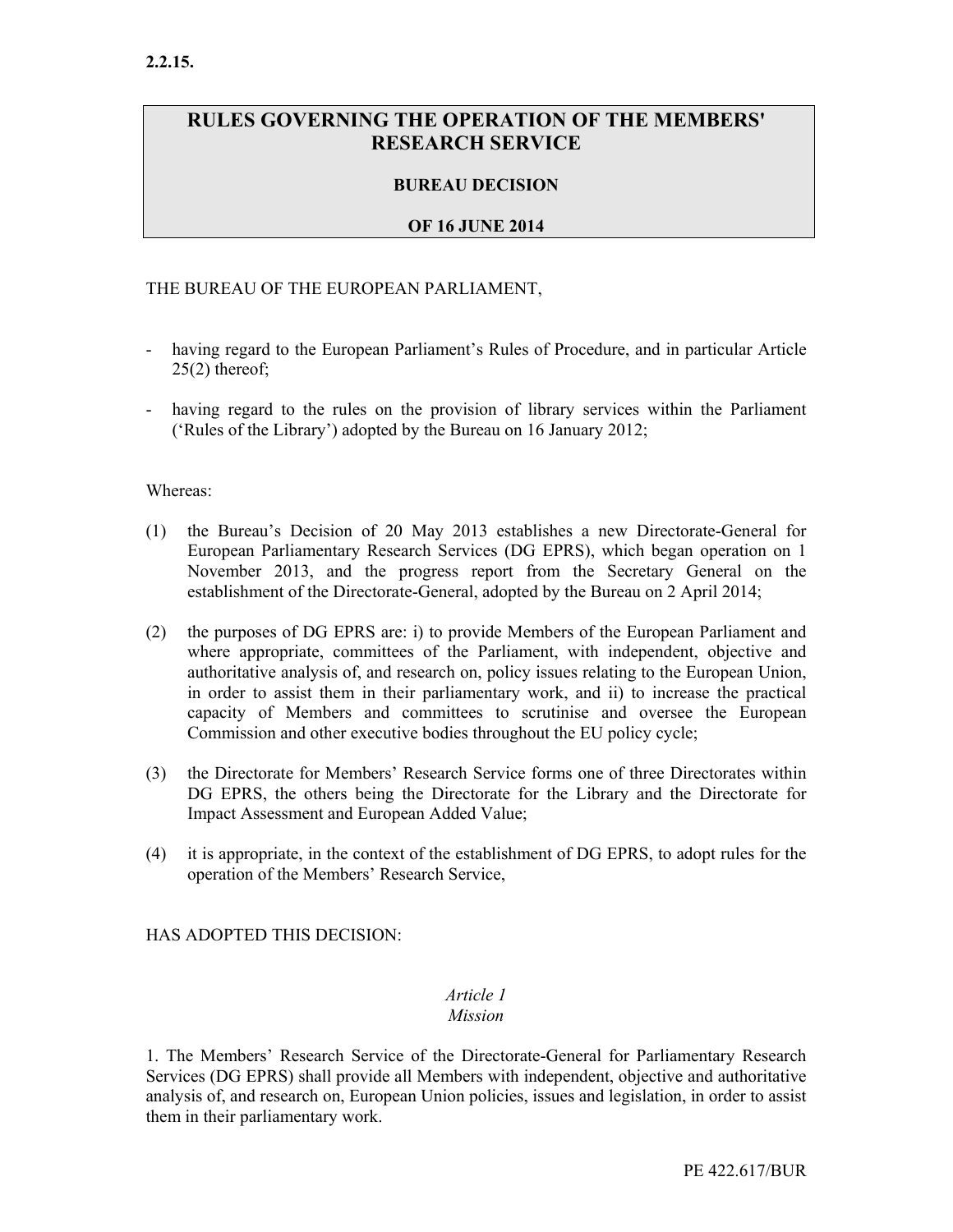2. The philosophy of the Members' Research Service, like that of DG EPRS as a whole, shall reflect the following six principles:

a) to be independent, objective and authoritative in the work undertaken;

b) to provide a comprehensive service, backed by specialism in all policy fields;

c) to be client-oriented and responsive directly to the needs of Members;

d) to offer a single point-of-entry for Members and a rapid response to requests;

e) to ensure the clear, simple branding of all products and services; and

f) to complement written material with greater 'in person' briefing of Members.

# Article 2

### Services

1. Composed of thematic units staffed by subject specialists, the Members' Research Service shall provide a dedicated research capability for individual Members and generate a wide range of accessible briefing materials for all Members, across the various EU policy fields.

2. More specifically, the Members' Research Service shall provide:

(a) tailored, on-demand, analysis and research to individual Members, in response to specific requests which they make, in respect of policies, issues and legislation in any field of European Union competence; and

(b) general briefing material of a clear, readable and content-rich kind, which shall be made available pro-actively and collectively to all Members, in any field of European Union competence.

3. General briefing material may take the form of a variety of analytical and research products - notably 'at a glance' notes, fact-sheets, briefings, in-depth analyses and/or longer studies - published in electronic and/or physical formats. The Members' Research Service shall inter alia automatically provide easy-to-read briefing material to all Members on all significant EU policies and on legislative proposals at the successive stages of the lawmaking process.

4. Material produced by the Members' Research Service shall follow a standardised, visually attractive format and make full use of graphics, statistics and charts.

5. 'In Person' briefing to individual Members shall also be offered by the Members' Research Service as part of its normal range of services.

### Article 3 Requests for research work

1. Requests for analysis and research may be introduced by all individual Members, including by parliamentary office-holders in respect of their responsibilities, and by the Secretary General.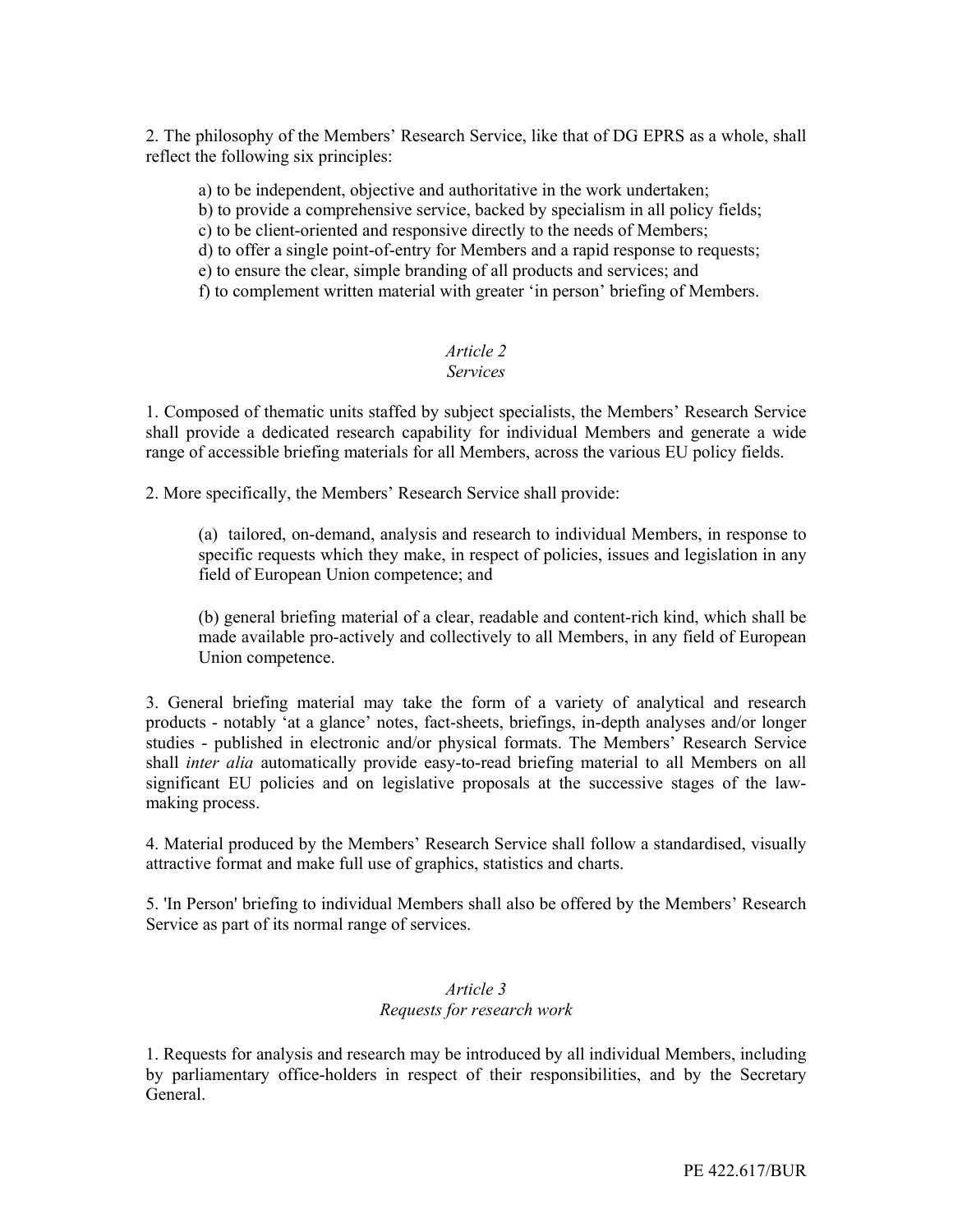2. Requests for analysis and research may be made through the dedicated 'EPRS Members' Hotline', which provides a single point-of-entry to the services of Directorates for Members' Research Service and for Library. The Members' Hotline may operate in person, by email, by telephone and by fax.

3. The Members' Hotline shall provide an initial response to all enquires within three working hours from the reception of the relevant enquiry. The official opening hours of the EPRS Members Hotline shall be published on the DG EPRS intranet website.

4. Accredited Parliamentary Assistants and staff of political groups may submit requests for analysis and research on behalf of Members, provided that they are doing so on an authorised basis, in pursuit of Members' parliamentary work. Requests made for personal purposes shall not be handled. If the response would entail a significant commitment of human or other resources, prior written authorisation of the Member concerned may be required.

5. Research related to parliamentary decision-making and/or research of greatest interest to the widest number of Members shall take priority. Account shall be taken of the desirability of ensuring broad equity over time in the provision of services among individual Members.

6. The Members' Research Service may not provide legal advice or legislative drafting services to Members.

7. The services of the Members' Research Service may not be requested for any commercial purpose, or for any other personal purpose unrelated to parliamentary work, or as a form of in-kind support or subsidy to the work of any third party or outside organisation. The Members' Research Service may not be used to conduct private academic research on behalf of any individuals within or outside the Parliament.

8. The Members' Research Service is not required to deal with requests that relate to matters that lie outside the competence of the European Union.

#### Article 4

#### Confidentiality, use of research and data protection

1. Confidentiality shall apply to all work undertaken for individual Members by the Members' Research Service. The identity of the Member and the specific subject matter of a Member's request shall only be disclosed outside the Members' Research Service with the prior written consent of the Member concerned. The research content generated by requests may, however, be re-used in response to any similar requests received from other Members, or for inclusion in material published for use by all Members, provided that such material is properly anonymised.

2. Electronic or paper research by the Members' Research Service published by the Parliament shall be included in the institution's Electronic Register of References. Materials published electronically shall feature inter alia on the Parliament's 'Think Tank' web-pages.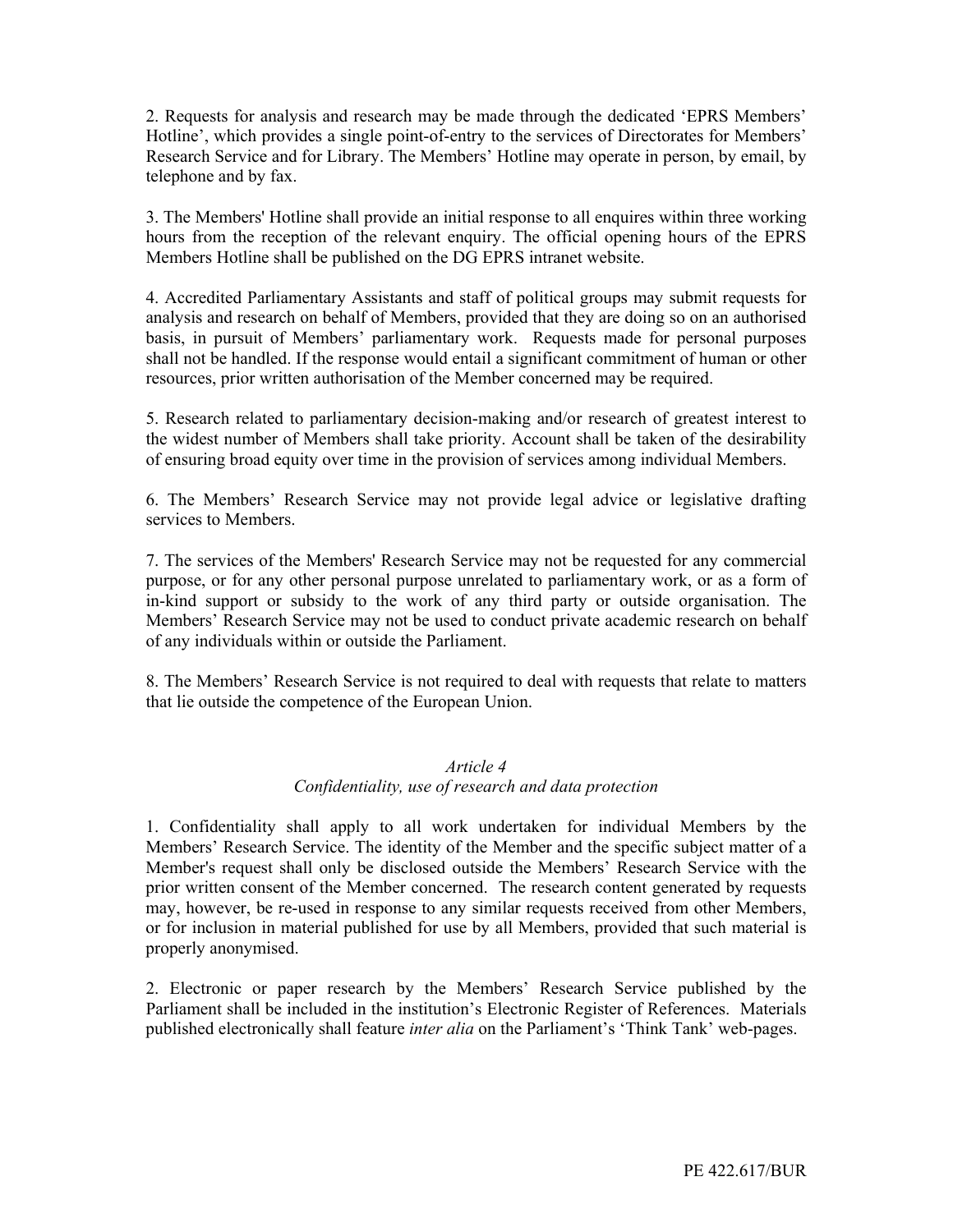3. Any personal data collected by the Members' Research Service shall be processed in accordance with Regulation (EC) No  $45/2001<sup>1</sup>$  and the Bureau decision of 22 June 2005 defining the implementing rules relating to that Regulation<sup>2</sup>.

#### Article 5 Research for Advisory Committees

Research shall be provided to the Members of the European Economic and Social Committee (EESC) and of the Committee of the Regions, in accordance with the Cooperation Agreement between the European Parliament and the two advisory committees signed by the Presidents of the three bodies on 5 February 2014.

### Article 6

### Administrative cooperation

1. Within the Directorate-General for Parliamentary Research Services (EPRS), the work of the Members' Research Service shall be supported by that of the On-site and Online Library Services Unit of the Directorate for Library, and shall complement and dovetail with that of Directorate for Impact Assessment and European Added Value in relation to the ex-ante and ex-post phases of the legislative cycle.

2. The Members' Research Service shall work closely with the policy departments of the Directorates-General for Internal Policies (DG IPOL) and External Policies (DG EXPO) and with other relevant services within the Parliament's administration. The Members' Research Service and policy departments may develop and publish joint products, as appropriate.

3. Where appropriate, the Members' Research Service and On-site and Online Library Services Unit shall provide factual or statistical information in response to questions concerning written answer under Rules 130 and 131 of the Parliament's Rules of Procedure and Annex III to those Rules.

4. The work of the Members' Research Service may be underpinned by appropriate cooperation with the research services and libraries of national parliaments, comparable services in other EU institutions and international organisations, and academic and other research bodies, in order to enable relevant analysis and research to be more widely available to Members and within the Parliament.

<sup>-</sup>1 Regulation (EC) No 45/2001 of the European Parliament and of the Council of 18 December 2000 on the protection of individuals with regard to the processing of personal data by the Community institutions and bodies and on the free movement of such data.

<sup>&</sup>lt;sup>2</sup> Bureau Decision of 22 June 2005 on implementing rules relating to European Parliament and Council Regulation (EC) No 45/2001 on the protection of individuals with regard to the processing of personal data by the Community institutions and bodies and on the free movement of such data (PE 359.177/BUR/ANN1).